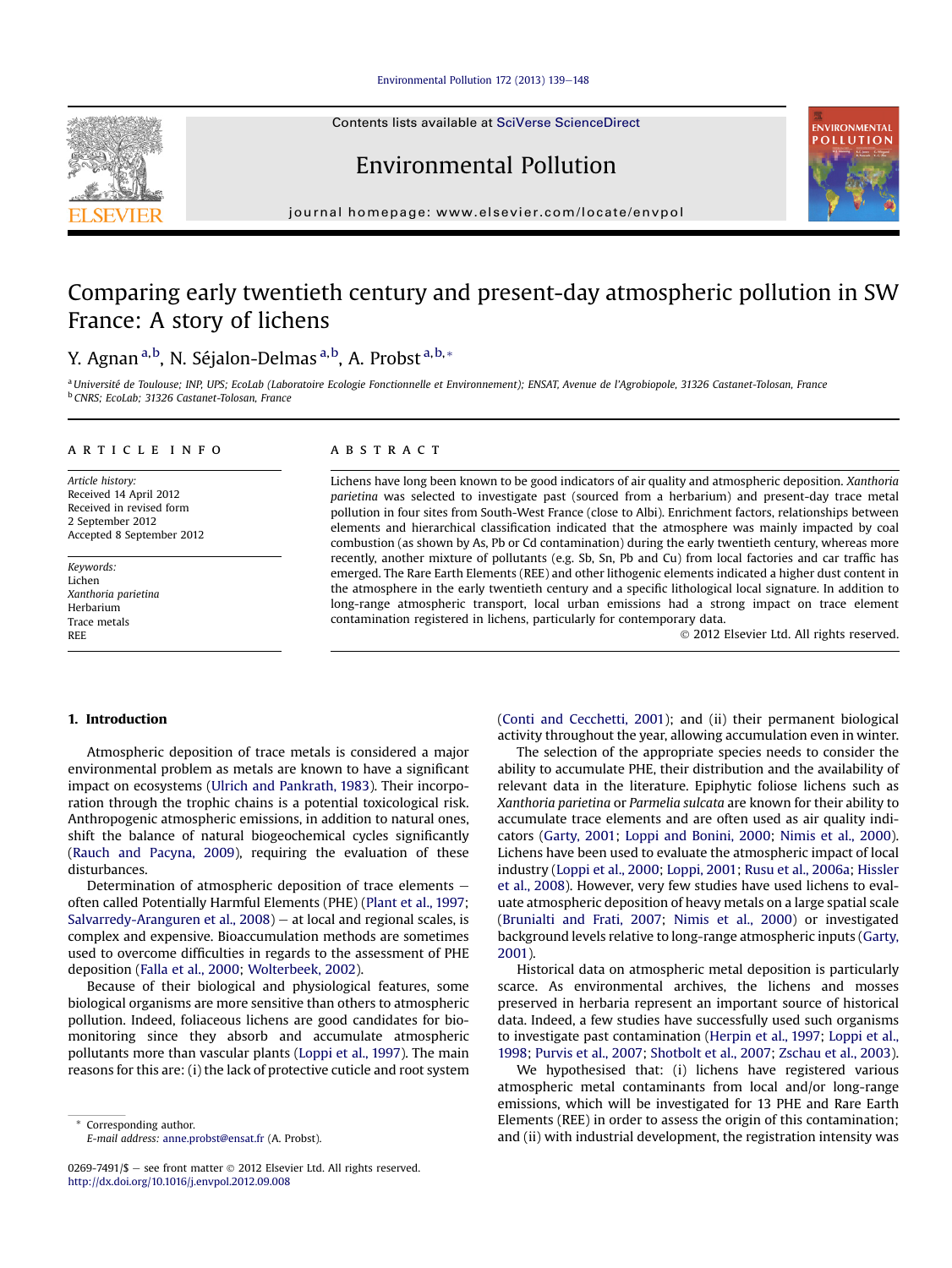different in recent decades compared to the early twentieth century, which will be examined using herbarium specimens in comparison with contemporary lichens.

For that purpose, we focused on one chlorolichen species, Xanthoria parietina (L.) Th. Fr., collected in 2010 and between 1900 and 1909 (samples from the Sudre herbarium, University of Toulouse) to perform a comparison over one century in four sites located in SW France.

# 2. Materials and methods

#### 2.1. Study area

This study concerns four stations located in SW France, 70 km east of Toulouse city (Midi-Pyrénées region, Fig. 1). One station is in downtown Albi (50 000 inhabitants); two countryside stations "le Séquestre" and "Castelnau-de-Lévis" are very close to Albi (both 5 km) in the surrounding hills with a scattered settlement; the fourth station called "Hautpoul" is located in the Montagne Noire forest, in a small hamlet 60 km south of Albi [\(Table 1\)](#page-2-0).

The first three stations are localised on Oligocene sedimentary rocks originating from the dismantling of the Pyrenees mountains, whereas the last (Hautpoul station) is on gneiss interleaved with granodiorites from the Hercynian basement of the Massif Central.

This region is characterised by an oceanic climate with a mountainous influence in Hautpoul. The mean temperature varies from 13 to 10.5  $\degree$ C and the average annual rainfall ranges from 760 to 1200 mm for the Albi area and Hautpoul, respectively. The main wind direction is E-W for the Albi area and NW-SE for Hautpoul. The Albi area is known for various industries, including a glass factory, an airfield at le Séquestre, a power plant disused since 1988 and a waste incinerator which stopped operating in 1999.

The choice of these stations has been driven by the availability of historical specimens of lichens in the "Sudre herbarium" from the University of Toulouse (Index Herbariorum: TL). The collection is composed of 3000 samples including 1000 different taxa collected at various sites over the whole Midi-Pyrénées region and the Massif Central during  $1880-1910$ . Only a few specimens corresponded to X. parietina species located in the areas of interest. All the samples have been stored in newsprint in closets without any conservation treatment. For the relevant stations, samples were collected between 1900 and 1909 for the four sites ([Table 1\)](#page-2-0). To overcome the possible variability associated with the site, the 2010 sampling was done at the location noted in the herbarium samples.

#### 2.2. Sampling procedure

For present-day sampling, at every station, an area of around 2500  $m<sup>2</sup>$  divided into approximately five homogeneous sub-areas, was defined. Several samples were collected from 3 to 5 trees in each sub-area [\(Table 1\)](#page-2-0). An influence of substrate species on lichen metal concentrations has been documented [\(Goyal and Seaward,](#page-8-0) [1981;](#page-8-0) [Debruin and Hackenitz, 1986](#page-8-0); [Prussia and Killingbeck, 1991\)](#page-8-0). Thus the objective of this protocol was to limit the intra-variability in each station and to increase the representativeness of each studied area.

Sampling was performed at about 1.5 m high on tree trunks to avoid potential contamination by splashing of soil particles during rainfall, with a ceramic knife and latex gloves to avoid any metal contamination ([Bargagli and Nimis, 2002](#page-8-0)). The whole thallus was collected to integrate: (i) the growth rate, which is highly variable and not well-described [\(Armstrong and Bradwell, 2011\)](#page-8-0); and (ii) the time required to reach an equilibrium between lichen trace metal content and the atmospheric environment [\(Aboal et al., 2010](#page-8-0)). Lichen samples were kept in plastic bags and brought back to the laboratory.

For the historical samples, lichens were extracted from the herbarium sheets, with the same caution as described above. Particular care was taken to avoid the parts of samples in contact with the glue.

#### 2.3. Pre-analysis treatments and analytical procedure

Lichen thalli were carefully sorted to select only the chosen species before drying at 30 °C. Historical and current samples were carefully ground in an agate mortar with a small amount of liquid nitrogen. The powdered samples were stored in a plastic tube until treatment.

Lichens samples were digested in a cleanroom at the Laboratoire Ecologie Fonctionnelle et Environnement (EcoLab, Toulouse, France) using a suprapure HNO3/HF/H2O2 mixture in Teflon vessels ([Rusu, 2002](#page-9-0)). All the solutions were prepared with high-purity water (18.2 M $\Omega$  cm) with a MilliQ-system (Millipore). About 100 mg of lichen thalli was digested using  $68\%$  HNO<sub>3</sub> (0.5 mL) and HF (0.5 mL) at 90 $\degree$ C in a savillex (Teflon bottle) for 48 h. After evaporation, 1 mL of H<sub>2</sub>O<sub>2</sub> was added. The final mineralisation step was performed by adding 1 mL of  $68\%$  HNO<sub>3</sub> for 2 days at 90 °C. Finally, the samples were diluted 120- and 2400-fold for ICP-OES and ICP-MS, respectively, and stored in a  $2\%$  HNO<sub>3</sub> solution before analysis. For each series, the performance of the procedure was evaluated using two replicates of two certified materials (lichen IAEA-336 and pine needle SRM-1575a). Possible contamination during the digestion procedure was assessed with three blank samples  $\left($  < 1% of the sample concentrations for all elements, except for Ti, which was <2%).



Fig. 1. Map of the studied area (SW of France) and site location (crosses). Urban areas are noticed in dark grey colour and forest areas in light grey colour.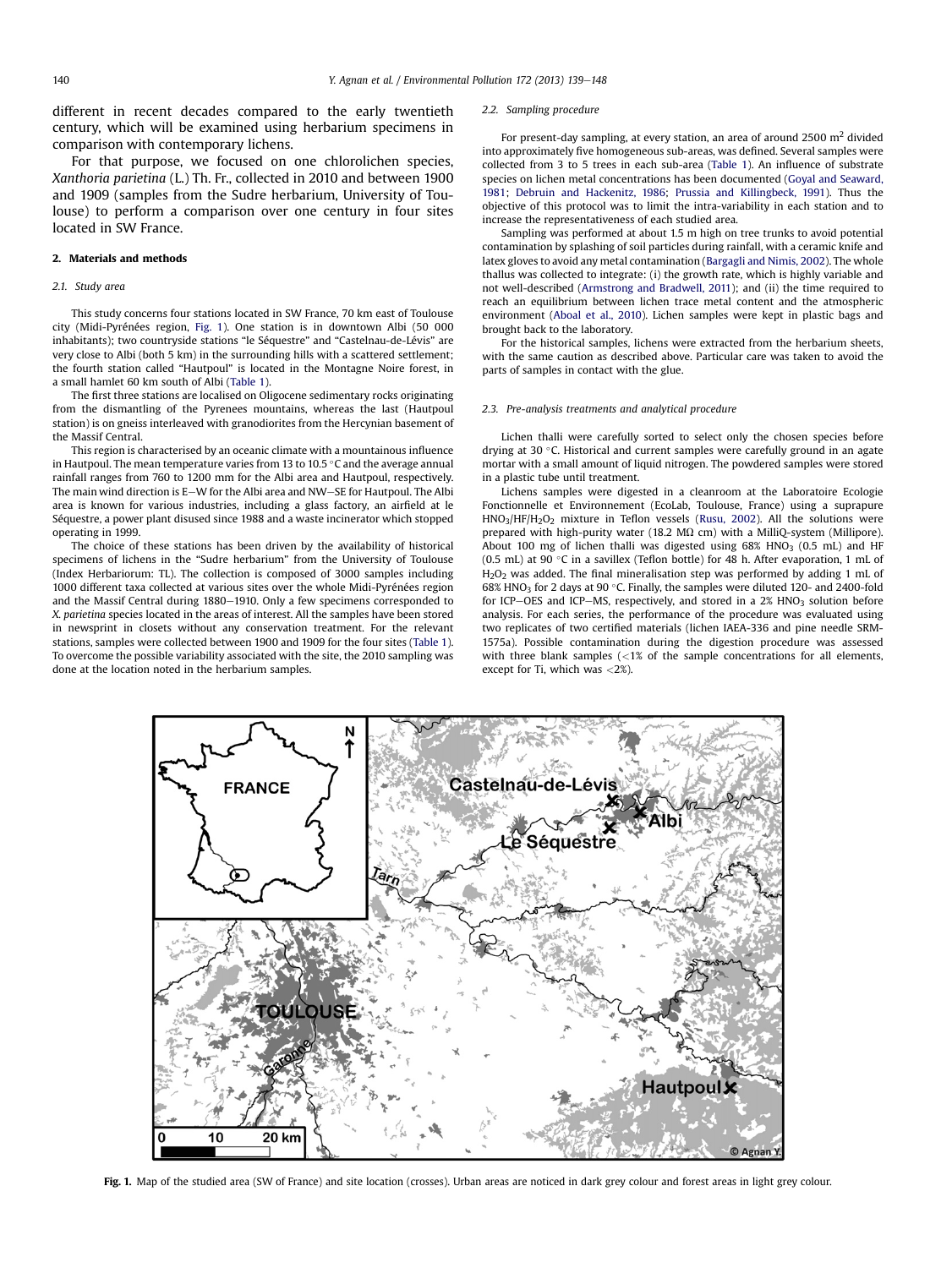<span id="page-2-0"></span>

| Table 1                                                                     |
|-----------------------------------------------------------------------------|
| Characteristics of the sampling sites for historical and contemporary data. |

| Area               | Samples | Sample location                 | Altitude               | Sampling date | Substrate                        |
|--------------------|---------|---------------------------------|------------------------|---------------|----------------------------------|
| Albi               | 6       | $2°10'10''$ E 43°55′40″N        | $175 \text{ m a.s.}$   | 2010-04-08    | Ash, dogwood, sweetgum, fig tree |
| le Séquestre       |         | $2^{\circ}06'30''$ E 43°54'10"N | $220 \text{ m}$ a.s.l. | 2010-04-08    | Elm, ash, oak, cherry tree       |
| Castelnau-de-Lévis |         | $2^{\circ}06'00''$ E 43°56′30″N | $230 \text{ m a.s.}$   | 2010-12-01    | Ash. Robinia. Prunus             |
| Hautpoul           | 4       | 2°22′35″E 43°26′30″N            | 520 m a.s.l.           | 2010-05-27    | Ash                              |
|                    |         |                                 |                        |               |                                  |
| Herbaria           |         |                                 |                        |               |                                  |
| Albi               |         | aux Plangues, Albi              |                        | 1900          | Poplar                           |
| le Séquestre       |         | au Séguestre                    |                        | 1900          |                                  |
| Castelnau-de-Lévis |         | à Jussens                       |                        | 1900          | Walnut                           |
| Hautpoul           |         | à Hautpoul                      |                        | 1909-04-06    |                                  |

Major elements (Ca, K, Mg, Na, P and S) were analysed by ICP-OES (Thermo IRIS INTREPID II XDL) at the EcoLab laboratory, and trace elements (Al, As, Cd, Co, Cu, Fe, Mn, Pb, Sb, Sn, Ti, V, Zn and REE) by ICP-MS (Perkin-Elmer ELAN 6000) at the OMP (Observatoire Midi-Pyrénées) analytical platform (laboratory Géosciences Environnement Toulouse, France).

During the ICP–MS analysis, <sup>115</sup>In/<sup>187</sup>Re internal standards of known concentration were added to all samples, and four quality control samples were introduced every eight samples to correct for any analyser deviation. All concentrations were corrected from the recovery (C<sub>measured</sub>/C<sub>certified</sub>\*100) obtained for each element: around 100  $\pm$  15% for all the elements, except for Fe, Mn, Pb, Sb and Ti with 121%, 118%, 127%, 80% and 126%, respectively. The detection limits vary around 0.2 mg  $L^{-1}$ for ICP-OES and between 1 and 10  $\mu$ g L<sup>-1</sup> for ICP-MS.

#### 2.4. Data treatment

The normality of the data distribution was checked by the Kolmogorov-Smirnov test. It was non-normal for As, Cd, Mn, Pb, Sb, Sn, V and Zn. Consequently, the correlations were evaluated using the non-parametric Spearman correlation coefficient with SigmaStat software. The correlations between all the elements were displayed as a whole using a dendrogram allowing separating the elements into groups according to their closest Euclidean distance with Minitab software.

Enrichment Factors (EFs) are often used to evaluate the intensity of metal contamination in soil or river sediments ([Bur et al., 2010](#page-8-0); [Hernandez et al., 2003](#page-8-0)) and in lichens [\(Bergamaschi et al., 2002;](#page-8-0) [Rusu et al., 2006b](#page-9-0); [Vieira et al., 2004\)](#page-9-0) to assess the anthropogenic atmospheric contribution. The EF is calculated as follows:

# $EF = \frac{(X/Ref \text{ elt})_{sample}}{(X/Ref \text{ elt})_{Ref \text{ mat}}}$

with X: metal of concern, Ref elt: reference element from natural origin, and Ref mat: reference material from natural origin.

Some studies ([Reimann and de Caritat, 2005](#page-9-0); N'[Guessan et al., 2009\)](#page-8-0) have indicated the potential influence of the chosen reference element and of the reference material on EF interpretation. However, to insure the comparison with previous studies, the authors selected the Upper Continental Crust ([Taylor and McLennan,](#page-9-0) [1985](#page-9-0)) as the reference material (representative of the lithogenic origin) and aluminium as the reference invariant element [\(Gandois et al., 2010](#page-8-0); [Vieira et al.,](#page-9-0) [2004\)](#page-9-0).

# 3. Results

# 3.1. PHE and REE concentration ranges

#### 3.1.1. Current concentrations

The current PHE (Table 2) could be ranked according to their decreasing concentrations: Al > Fe > Ti > Zn > Mn > Cu > Pb >  $V > As > Sn > Sb > Co > Cd$ , with the exceptions of Pb and Sn (Albi), Co and V (le Séquestre), V (Castelnau-de-Lévis), and Co and Mn (Hautpoul). The metal concentrations were in the middle-range of the values found by [Bargagli and Nimis \(2002\)](#page-8-0) for Italian lichens

#### Table 2

Current and past concentration ranges of PHE in lichens (in µg g<sup>-1</sup>) from the four stations. The italic figures are the standard deviations. The values in bold (%) indicate the evolution trend between past and present concentrations: past  $-$  present)/present.

|               | Albi              |         |            | le Séquestre      |         |            | Castelnau-de-Lévis |         |            | Hautpoul          |           |            |  |
|---------------|-------------------|---------|------------|-------------------|---------|------------|--------------------|---------|------------|-------------------|-----------|------------|--|
|               | Present           | Past    | Past trend | Present           | Past    | Past trend | Present            | Past    | Past trend | Present           | Past      | Past trend |  |
| $\mathsf{Al}$ | 1319.98<br>633.73 | 1153.41 | $-13%$     | 1217.16<br>390.47 | 5901.22 | $+385%$    | 1456.85<br>446.12  | 2254.74 | $+45%$     | 1550.15<br>194.46 | 10 272.78 | $+563%$    |  |
| Fe            | 884.94<br>479.59  | 688.22  | $-22%$     | 697.02<br>216.55  | 3166.52 | $+354%$    | 846.66<br>274.58   | 1464.61 | $+54%$     | 953.79<br>107.83  | 4855.45   | $+409%$    |  |
| Ti            | 110.36<br>62.62   | 49.84   | $-55%$     | 87.11<br>31.32    | 294.20  | $+238%$    | 86.66<br>36.69     | 147.17  | $+176%$    | 53.36<br>10.76    | 418.24    | $+684%$    |  |
| Zn            | 30.86<br>9.55     | 31.18   | $+1%$      | 19.02<br>3.71     | 44.61   | $+135%$    | 23.03<br>2.86      | 30.18   | $+15%$     | 26.17<br>1.03     | 79.73     | $+205%$    |  |
| Mn            | 21.53<br>11.66    | 16.33   | $-24%$     | 14.98<br>4.16     | 60.59   | $+305%$    | 18.73<br>3.96      | 73.14   | $+51%$     | 48.55<br>36.97    | 111.60    | $+130%$    |  |
| Cu            | 6.49<br>2.56      | 4.90    | $-25%$     | 4.74<br>1.33      | 14.02   | $+196%$    | 7.83<br>3.20       | 5.87    | $-25%$     | 4.69<br>0.51      | 6.52      | $+39%$     |  |
| Pb            | 8.38<br>3.87      | 9.38    | $+12%$     | 1.93<br>0.65      | 24.47   | $+1165%$   | 2.60<br>1.27       | 20.33   | $+372%$    | 4.31<br>1.44      | 19.47     | $+352%$    |  |
| V             | 2.92<br>1.54      | 2.11    | $-28%$     | 2.31<br>0.72      | 9.25    | $+300%$    | 3.02<br>1.15       | 4.21    | $+60%$     | 2.63<br>0.29      | 12.13     | $+360%$    |  |
| As            | 1.29<br>0.64      | 4.58    | $+254%$    | 0.53<br>0.16      | 11.08   | $+2004%$   | 0.58<br>0.22       | 3.24    | $+564%$    | 0.49<br>0.07      | 6.39      | $+1211%$   |  |
| Sn            | 2.19<br>1.25      | 0.46    | $-79%$     | 0.50<br>0.14      | 1.69    | $+235%$    | 0.43<br>0.12       | 0.96    | $+566%$    | 0.14<br>0.03      | 2.66      | $+1749%$   |  |
| Sb            | 0.67<br>0.37      | 0.21    | $-69%$     | 0.21<br>0.06      | 0.62    | $+194%$    | 0.29<br>0.09       | 0.55    | $+388%$    | 0.11<br>0.02      | 0.36      | $+217%$    |  |
| Co            | 0.41<br>0.18      | 0.41    | $+1%$      | 0.28<br>0.09      | 1.16    | $+317%$    | 0.37<br>0.14       | 0.61    | $+74%$     | 0.35<br>0.05      | 2.52      | $+619%$    |  |
| Cd            | 0.14<br>0.08      | 0.22    | $+63%$     | 0.04<br>0.01      | 0.25    | $+478%$    | 0.09<br>0.05       | 0.30    | $+204%$    | 0.10<br>0.03      | 0.36      | $+259%$    |  |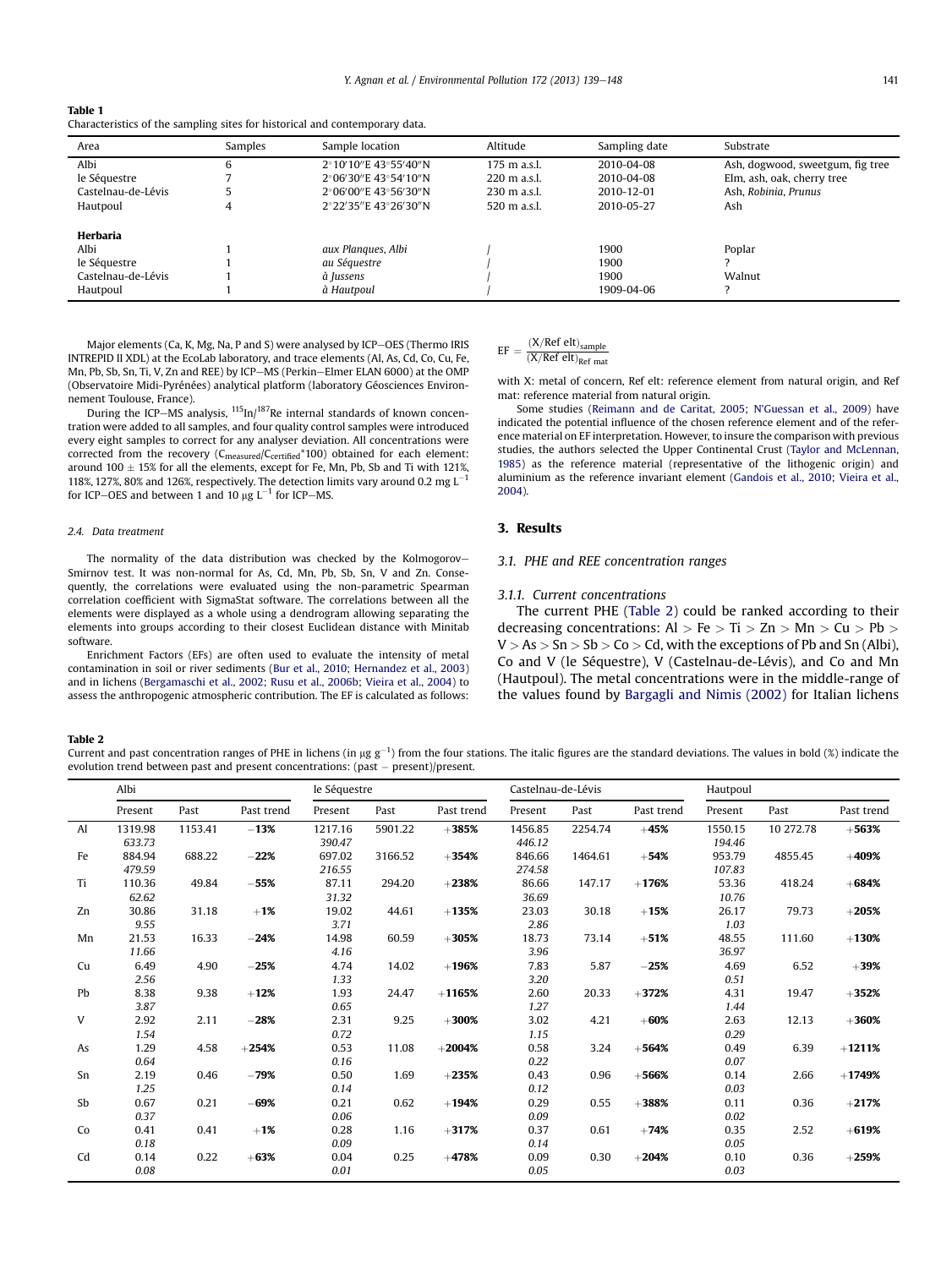from a large range of air quality conditions. However, some differences were observed among the stations. The coefficient of variation (standard deviation divided by the mean) indicated little variation between stations (29-50%) for Al, Co, Cu, Fe, Ti, V and Zn. The most significant variation was for As, Cd, Mn, Pb, Sb and Sn  $(65-117%)$ , the greatest variation being observed for Sb and Sn with the highest values for these two elements in Albi, whereas for the first group of elements, no specific concentration trend could be observed.

The REE concentrations (Table 3) showed the same order of magnitude as found in the literature [\(Aubert et al., 2006](#page-8-0); [Spickova et al., 2010\)](#page-9-0) in similar environmental conditions. The highest REE concentrations were predominantly observed in Hautpoul (like Al and Fe), whereas the lowest ones were located in le Séquestre.

#### 3.1.2. Past concentrations

The past PHE concentrations ([Table 2\)](#page-2-0) were always enriched compared to the current ones, except for Albi. On average, concentrations in historical samples were around five-times higher in Hautpoul and le Séquestre and two-times higher in Castelnaude-Lévis, whereas concentrations were rather close to current data in Albi. The concentrations ranked in the following order:  $Al > Fe > Ti > Mn > Zn > Pb > Cu > V > As > Sn > Co > Cd > Sh,$ except for As, Cd and Zn (Albi), As (le Séquestre) and V (Hautpoul).

The REE concentrations across the stations (Table 3) followed the same trend as for PHE, except for Albi where the past REE concentrations were lower than present. Concentration variations were similar for all the REE within a given station.

Spearman correlation coefficients [\(Table 4](#page-4-0)) indicated three main groups with significant positive  $\rho$  value ( $\rho > 0.7$ ,  $n = 24$ ,  $p < 0.01$ ); (i) Al, Co, Fe, Mn, V and REE (sum of REE concentration); (ii) Cd, Pb and Zn; and (iii) As, Sb, Sn and Ti. Copper was only significantly related to Co and V.

Dendrograms were performed on current and past data ([Fig. 2\)](#page-4-0) to get an overview of the relationships between the elements. Five groups could be distinguished on the current data ( $n = 24$ , [Fig. 2](#page-4-0)A). The first group, including Al, Co, V, Fe, Ti and REE, corresponded to a significant homogeneous unit with 93% inner similarity. The second one included As, Sn, Sb and Pb (similarity coefficient 95%). The three remaining groups concerned Cu, the tandem Cd-Zn, and Mn, which was isolated from the other elements (with 20% distance). A random sampling with one sample by each station  $(n = 4)$  was performed to check the potential influence of the number of replicates in each station. The resulting dendrogram was almost equivalent (data not shown).

Consequently, this allowed the authors to run the dendrogram based on historical samples despite their limited number ( $n = 4$ , [Fig. 2](#page-4-0)B). The past dendrogram indicated four groups of elements: the first one was an extremely robust group composed of Al, Fe, Sn, Ti, V, Co, REE and Zn (with  $98\%$  similarity), and three pairs Cd-Mn, As-Cu and Pb-Sb (with 97% similarity each). The comparison of the two dendrograms underlined some major differences. The robust unit Al, Co, Fe, REE, Ti and V remained unchanged between past and present, except Sn and Zn, which were included in this group in the past. Lead and Sb were also unchanged, in contrast to Mn–Cd and As–Cu, which were dislocated in the current sample, isolating Mn from the other elements.

# 3.2. Relationship between the elements

To identify sources and behaviours of the elements, correlations were performed for all current samples taken together. The

# 3.3. Relationships between element ratios for current and past data

The relationships between As, Cu, Pb, Sb and Sn were particularly investigated [\(Fig. 3\)](#page-5-0) in order to understand their sources

#### Table 3

Current and past concentration ranges of REE in lichens (in µg g $^{-1}$ ) from the four stations. The italic figures are the standard deviations. The values in bold (%) indicate the evolution trend between past and present concentrations: (past - present)/present.

|    | Albi    |      |            | le Séquestre |      |            | Castelnau-de-Lévis |      |            | Hautpoul |       |            |
|----|---------|------|------------|--------------|------|------------|--------------------|------|------------|----------|-------|------------|
|    | Present | Past | Past trend | Present      | Past | Past trend | Present            | Past | Past trend | Present  | Past  | Past trend |
| La | 1.18    | 0.95 | $-19%$     | 0.97         | 3.97 | $+309%$    | 1.04               | 1.82 | $+75%$     | 1.35     | 9.05  | $+569%$    |
|    | 0.37    |      |            | 0.23         |      |            | 0.64               |      |            | 0.35     |       |            |
| Ce | 2.46    | 1.89 | $-23%$     | 1.93         | 7.90 | $+309%$    | 2.06               | 3.68 | $+78%$     | 2.57     | 18.28 | $+610%$    |
|    | 0.78    |      |            | 0.48         |      |            | 1.39               |      |            | 0.66     |       |            |
| Pr | 0.26    | 0.22 | $-17%$     | 0.22         | 0.92 | $+315%$    | 0.24               | 0.43 | $+83%$     | 0.29     | 2.12  | $+620%$    |
|    | 0.09    |      |            | 0.06         |      |            | 0.15               |      |            | 0.08     |       |            |
| Nd | 1.00    | 0.84 | $-17%$     | 0.83         | 3.40 | $+311%$    | 0.89               | 1.61 | $+80%$     | 1.09     | 8.10  | $+643%$    |
|    | 0.33    |      |            | 0.25         |      |            | 0.57               |      |            | 0.26     |       |            |
| Sm | 0.19    | 0.15 | $-23%$     | 0.16         | 0.66 | $+323%$    | 0.17               | 0.30 | $+73%$     | 0.20     | 1.57  | $+702%$    |
|    | 0.06    |      |            | 0.06         |      |            | 0.12               |      |            | 0.03     |       |            |
| Eu | 0.04    | 0.03 | $-28%$     | 0.03         | 0.13 | $+304%$    | 0.04               | 0.07 | $+56%$     | 0.03     | 0.21  | $+555%$    |
|    | 0.02    |      |            | 0.01         |      |            | 0.02               |      |            | 0.00     |       |            |
| Gd | 0.19    | 0.17 | $-14%$     | 0.15         | 0.61 | $+296%$    | 0.19               | 0.33 | $+71%$     | 0.19     | 1.60  | $+729%$    |
|    | 0.08    |      |            | 0.05         |      |            | 0.11               |      |            | 0.03     |       |            |
| Tb | 0.02    | 0.02 | $-22%$     | 0.02         | 0.07 | $+280%$    | 0.02               | 0.04 | $+59%$     | 0.02     | 0.20  | $+781%$    |
|    | 0.01    |      |            | 0.01         |      |            | 0.01               |      |            | 0.00     |       |            |
| Dy | 0.13    | 0.11 | $-17%$     | 0.11         | 0.41 | $+291%$    | 0.12               | 0.18 | $+52%$     | 0.12     | 1.07  | $+798%$    |
|    | 0.05    |      |            | 0.02         |      |            | 0.08               |      |            | 0.01     |       |            |
| Ho | 0.02    | 0.02 | $-8%$      | 0.02         | 0.07 | $+286%$    | 0.02               | 0.03 | $+44%$     | 0.02     | 0.20  | $+870%$    |
|    | 0.01    |      |            | 0.00         |      |            | 0.01               |      |            | 0.00     |       |            |
| Er | 0.07    | 0.06 | $-18%$     | 0.05         | 0.21 | $+287%$    | 0.07               | 0.09 | $+41%$     | 0.06     | 0.55  | $+867%$    |
|    | 0.03    |      |            | 0.01         |      |            | 0.04               |      |            | 0.01     |       |            |
| Tm | 0.01    | 0.01 | $-27%$     | 0.01         | 0.03 | $+341%$    | 0.01               | 0.01 | $+37%$     | 0.01     | 0.08  | $+883%$    |
|    | 0.00    |      |            | 0.00         |      |            | 0.01               |      |            | 0.00     |       |            |
| Yb | 0.06    | 0.06 | $-1%$      | 0.05         | 0.21 | $+285%$    | 0.06               | 0.09 | $+49%$     | 0.05     | 0.50  | $+872%$    |
|    | 0.02    |      |            | 0.01         |      |            | 0.03               |      |            | 0.01     |       |            |
| Lu | 0.01    | 0.01 | $-19%$     | 0.01         | 0.03 | $+343%$    | 0.01               | 0.01 | $+46%$     | 0.01     | 0.07  | $+830%$    |
|    | 0.00    |      |            | 0.00         |      |            | 0.01               |      |            | 0.00     |       |            |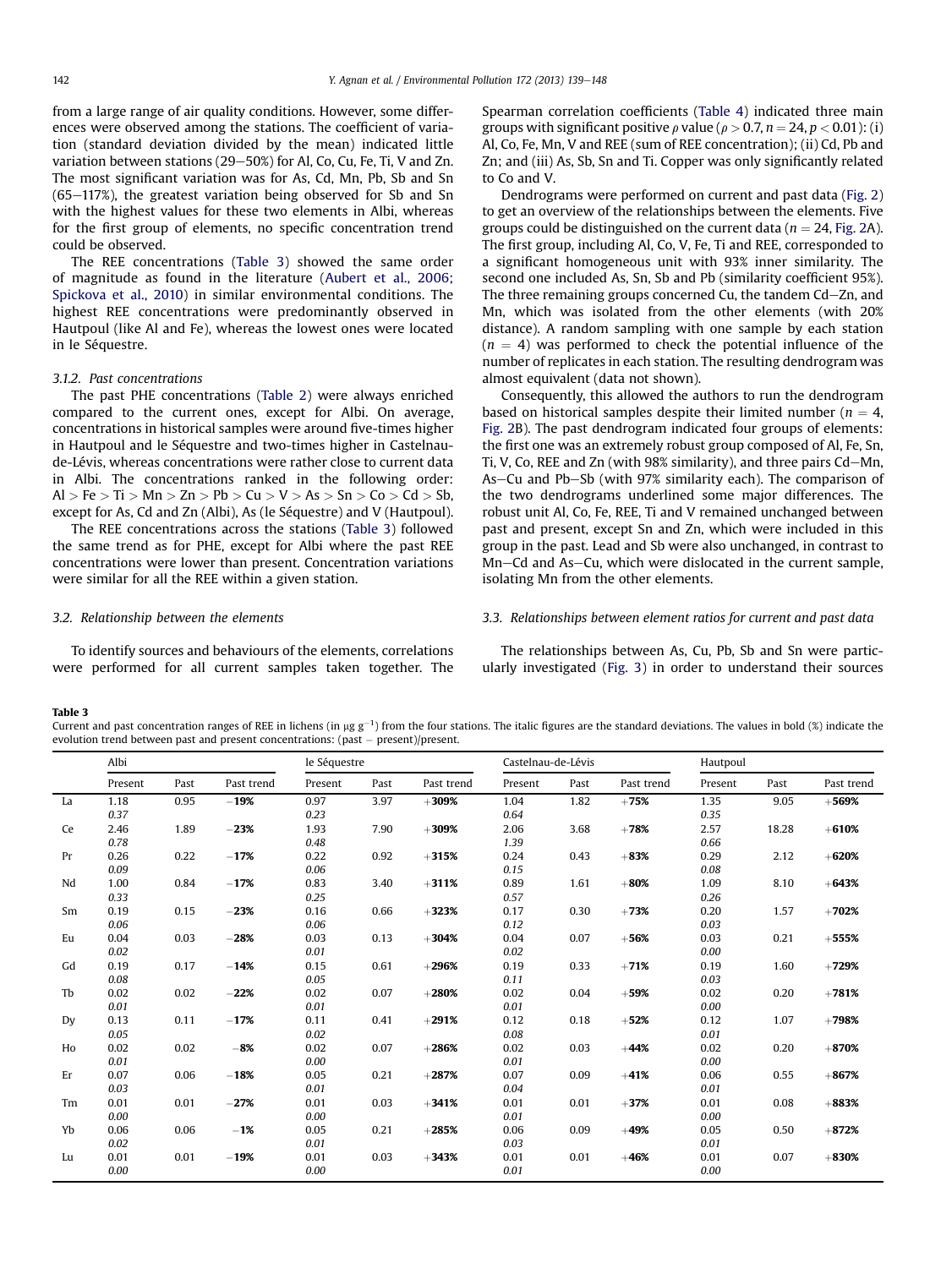Y. Agnan et al. / Environmental Pollution 172 (2013) 139-148 143

<span id="page-4-0"></span>

| Table 4                                                                                                                                    |  |
|--------------------------------------------------------------------------------------------------------------------------------------------|--|
| Spearman correlation coefficient ( $\rho$ ) for current data in lichens ( $n = 24$ ). The p-values are in italic (in bold if $p < 0.01$ ). |  |

|            | Al                       | As    | Cd    | Co    | Cu    | Fe    | Mn    | Pb    | Sb    | Sn       | Ti       | V     | Zn    | <b>REE</b> |
|------------|--------------------------|-------|-------|-------|-------|-------|-------|-------|-------|----------|----------|-------|-------|------------|
| Al         | $\overline{\phantom{m}}$ | 0.505 | 0.178 | 0.827 | 0.689 | 0.932 | 0.784 | 0.440 | 0.199 | 0.084    | 0.643    | 0.945 | 0.549 | 0.954      |
|            |                          | 0.012 | 0.400 | 0.000 | 0.000 | 0.000 | 0.000 | 0.031 | 0.347 | 0.691    | 0.000    | 0.000 | 0.006 | 0.000      |
| As         |                          | -     | 0.375 | 0.699 | 0.637 | 0.496 | 0.383 | 0.715 | 0.831 | 0.773    | 0.817    | 0.623 | 0.501 | 0.477      |
|            |                          |       | 0.070 | 0.000 | 0.000 | 0.014 | 0.064 | 0.000 | 0.000 | 0.000    | 0.000    | 0.001 | 0.013 | 0.019      |
| Cd         |                          |       |       | 0.558 | 0.353 | 0.383 | 0.515 | 0.778 | 0.362 | 0.203    | $-0.009$ | 0.300 | 0.763 | 0.291      |
|            |                          |       |       | 0.005 | 0.089 | 0.064 | 0.010 | 0.000 | 0.081 | 0.338    | 0.963    | 0.152 | 0.000 | 0.165      |
| Co         |                          |       |       |       | 0.770 | 0.886 | 0.794 | 0.742 | 0.451 | 0.318    | 0.597    | 0.908 | 0.749 | 0.810      |
|            |                          |       |       |       | 0.000 | 0.000 | 0.000 | 0.000 | 0.027 | 0.128    | 0.002    | 0.000 | 0.000 | 0.000      |
| Cu         |                          |       |       |       |       | 0.652 | 0.545 | 0.460 | 0.595 | 0.334    | 0.643    | 0.817 | 0.483 | 0.597      |
|            |                          |       |       |       |       | 0.000 | 0.006 | 0.024 | 0.002 | 0.108    | 0.000    | 0.000 | 0.017 | 0.002      |
| Fe         |                          |       |       |       |       |       | 0.890 | 0.574 | 0.154 | 0.054    | 0.514    | 0.924 | 0.632 | 0.939      |
|            |                          |       |       |       |       |       | 0.000 | 0.003 | 0.468 | 0.799    | 0.010    | 0.000 | 0.000 | 0.000      |
| Mn         |                          |       |       |       |       |       |       | 0.632 | 0.080 | $-0.020$ | 0.311    | 0.780 | 0.737 | 0.865      |
|            |                          |       |       |       |       |       |       | 0.000 | 0.706 | 0.924    | 0.137    | 0.000 | 0.000 | 0.000      |
| Pb         |                          |       |       |       |       |       |       |       | 0.536 | 0.469    | 0.366    | 0.537 | 0.804 | 0.543      |
|            |                          |       |       |       |       |       |       |       | 0.007 | 0.021    | 0.078    | 0.007 | 0.000 | 0.006      |
| Sb         |                          |       |       |       |       |       |       |       |       | 0.886    | 0.718    | 0.357 | 0.333 | 0.150      |
|            |                          |       |       |       |       |       |       |       |       | 0.000    | 0.000    | 0.085 | 0.110 | 0.478      |
| Sn         |                          |       |       |       |       |       |       |       |       |          | 0.707    | 0.211 | 0.200 | 0.032      |
|            |                          |       |       |       |       |       |       |       |       |          | 0.000    | 0.318 | 0.345 | 0.879      |
| Ti         |                          |       |       |       |       |       |       |       |       |          |          | 0.698 | 0.243 | 0.559      |
|            |                          |       |       |       |       |       |       |       |       |          |          | 0.000 | 0.250 | 0.005      |
| V          |                          |       |       |       |       |       |       |       |       |          |          |       | 0.590 | 0.885      |
|            |                          |       |       |       |       |       |       |       |       |          |          |       | 0.002 | 0.000      |
| Zn         |                          |       |       |       |       |       |       |       |       |          |          |       |       | 0.610      |
|            |                          |       |       |       |       |       |       |       |       |          |          |       |       | 0.002      |
| <b>REE</b> |                          |       |       |       |       |       |       |       |       |          |          |       |       |            |
|            |                          |       |       |       |       |       |       |       |       |          |          |       |       |            |

and their behaviours. Indeed, these elements were significantly correlated (Table 4) and the concentrations differed greatly between past and contemporary samples. To ensure an optimal comparison, all the elements were normalised to Al in order to limit the influence of the high concentrations often observed in the historical samples.

According to the dendrograms, Sn and As were more distant in the past (84% versus 97% at present, Fig. 2). The relationship Sn/Al versus As/Al [\(Fig. 3A](#page-5-0)) showed two distinct positive linear trends for past and present samples. Despite a smaller number of historical samples, it could be observed that the contribution of Sn was less obvious in the past compared to As. In contrast, the linear relationship for the current samples was stronger and the slope was two orders of magnitude larger, indicating a high contribution of Sn. Nevertheless, the order of data distribution for the different sites was similar.

Unlike the previous elements, Sb and Pb were relatively closely related both in the past and in the present ([Fig. 3](#page-5-0)B). Past samples were characterised by a higher Pb/Al, namely in Castelnau-de-Lévis and Albi, whereas current samples had higher Sb/Al for the countryside stations near Albi and particularly in urban Albi. Curiously, Hautpoul current data felt on the regression line of the whole past samples.

Cu/Al was plotted versus Pb/Al, both were not very significantly linked during the two periods ([Fig. 3C](#page-5-0)). However, three trends could be distinguished: (i) a positive trend for past samples with a relative increase of Pb/Al; (ii) two trends for current data with a slope of 1:1 for Hautpoul and Albi samples, and a positive relationship with double the Cu/Al value relative to Pb/Al for le Séquestre and Castelnau-de-Lévis.

Finally, As/Al was related to S/Al ([Fig. 3D](#page-5-0)). As previously shown for other metals, a significant positive linear regression was observed in the past, with the highest As/Al in Albi, whereas the relationship for current data was not significant. Indeed, a very large variation of S/Al and a very low As/Al ratio was observed for current data within each station.



Fig. 2. Dendrogram based on Euclidean distance between elements registered in lichens. (A) Current data (n = 24) and (B) Past data (n = 4). The ordinate axis shows the percentages of similarity between the groups.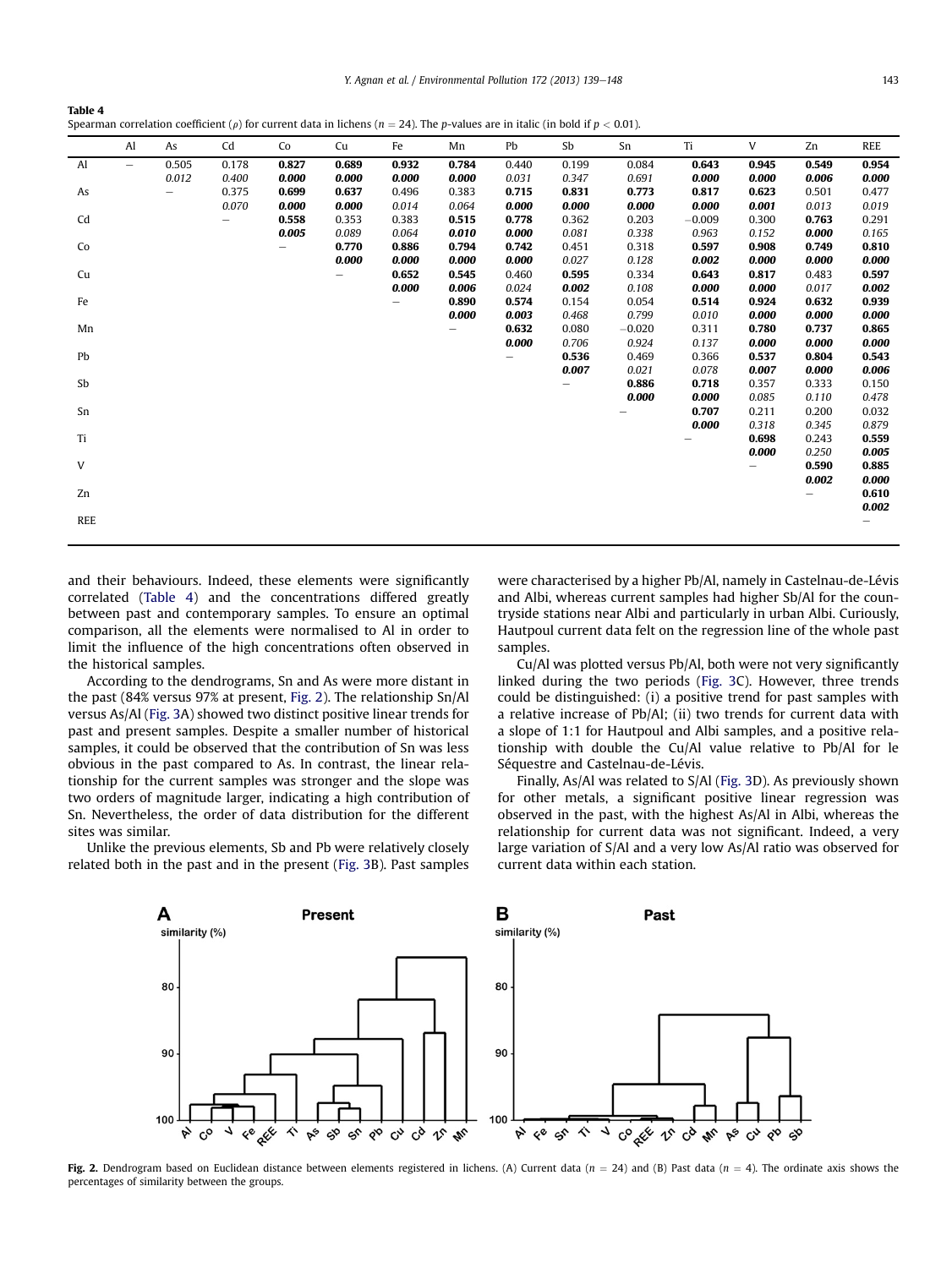<span id="page-5-0"></span>

Fig. 3. Relationships between element concentration ratio in lichens for Albi (in black), le Séquestre (in dark grey), Castelnau-de-Lévis (in light grey) and Hautpoul (in white). Triangles symbolize the historical data and circles the current ones. The regressions were indicated even if non-statistically significant for discussion purpose (see text).

# 3.4. Enrichment factor

The enrichment factor (EF) was calculated for past and present PHE data ([Fig. 4\)](#page-6-0) to minimise the influence of generally elevated concentrations in the past ([Purvis et al., 2007](#page-8-0)). The standard deviation of historical data could not be calculated by the single sample on each location. Whatever the station, three groups of elements could be distinguished according to their enrichment level: (i) Al, Co, Fe, Mn, Ti, V and, to a lesser extent, Mn, with no enrichment ( $EF < 2$ ); (ii) Cu, Sn, Pb and Zn with moderate to high EF values; and (iii) Sb, Cd and As, which were the most enriched PHE with the EF reaching 200. The reference material probably has an influence on the intensity of the enrichment (N'[Guessan et al.,](#page-8-0) [2009](#page-8-0); [Reimann and de Caritat, 2005](#page-9-0)), thus only differences between sites should be considered. Overall, EFs increased as follows: Hautpoul < le Séquestre  $\approx$  Castelnau-de-Lévis < Albi.

For the first group of elements, there was no significant change between past and current samples except for Mn. Some elements (e.g. As, Cd and Pb) showed lower contemporary EFs than in the past, except in Hautpoul. Other elements, such as Cu, Sb, Sn and Zn exhibited opposite trends with increased EFs compared to the past.

#### 3.5. Present and past patterns of REE

The distribution patterns of REE were normalised to PAAS (Post-Archean Australian Shale, [Fig. 5](#page-6-0)). All the profiles showed a strong depletion with reference to the PAAS (from 0.5 to 0.02). In all the stations, the following can be observed: (i) a stable light REE (LREE) pattern; (ii) an enrichment for middle REE (MREE); (iii) a depletion for the heaviest REE as indicated by the ratio  $Gd/Lu$  (1.69–2.38); (iv) a positive Gd anomaly as already observed in the lichen species Evernia prunastri ([Aubert et al., 2006](#page-8-0)); and (v) two light negative

anomalies for Ho and Nd. A positive anomaly is observed for Tm in current data from Albi. The current REE profiles were in the same range around 0.05, in contrast to historical data, which varied greatly from Albi (around 0.02) to Hautpoul (around 0.25), as observed previously for the PHE concentrations. Remarkably, past and present REE profiles followed exactly the same pattern, which is site-specific. REE anomalies were calculated to evaluate the specificity of each station:

$$
\frac{Eu}{Eu^*}=\frac{Eu}{(Sm+Gd)/2}
$$

Current and past Eu anomalies were as follows: 1.07 and 0.95 for Albi; 0.97 and 0.96 for le Séquestre; 1.08 and 0.98 for Castelnau-de-Lévis; and 0.78 and 0.63 for Hautpoul, respectively.

#### 4. Discussion

The results obtained in this study for trace elements concentration in lichens allow: (i) comparison of contamination levels between the early 20th and early 21th centuries, and (ii) consideration of the origin of the elements (naturally or anthropogenically derived) and how this has changed between these two points in time.

# 4.1. Level of concentrations and its comparison over one century

The 2010 lichens showed no extreme contamination, being within the range of what [Bargagli and Nimis \(2002\)](#page-8-0) proposed as "natural". Elements such as Sb or Sn were not taken into considerations in this reference. As a whole, the observed concentrations were in the range of those described by [Purvis et al. \(2007\).](#page-8-0) However, the high enrichment observed in all the stations for the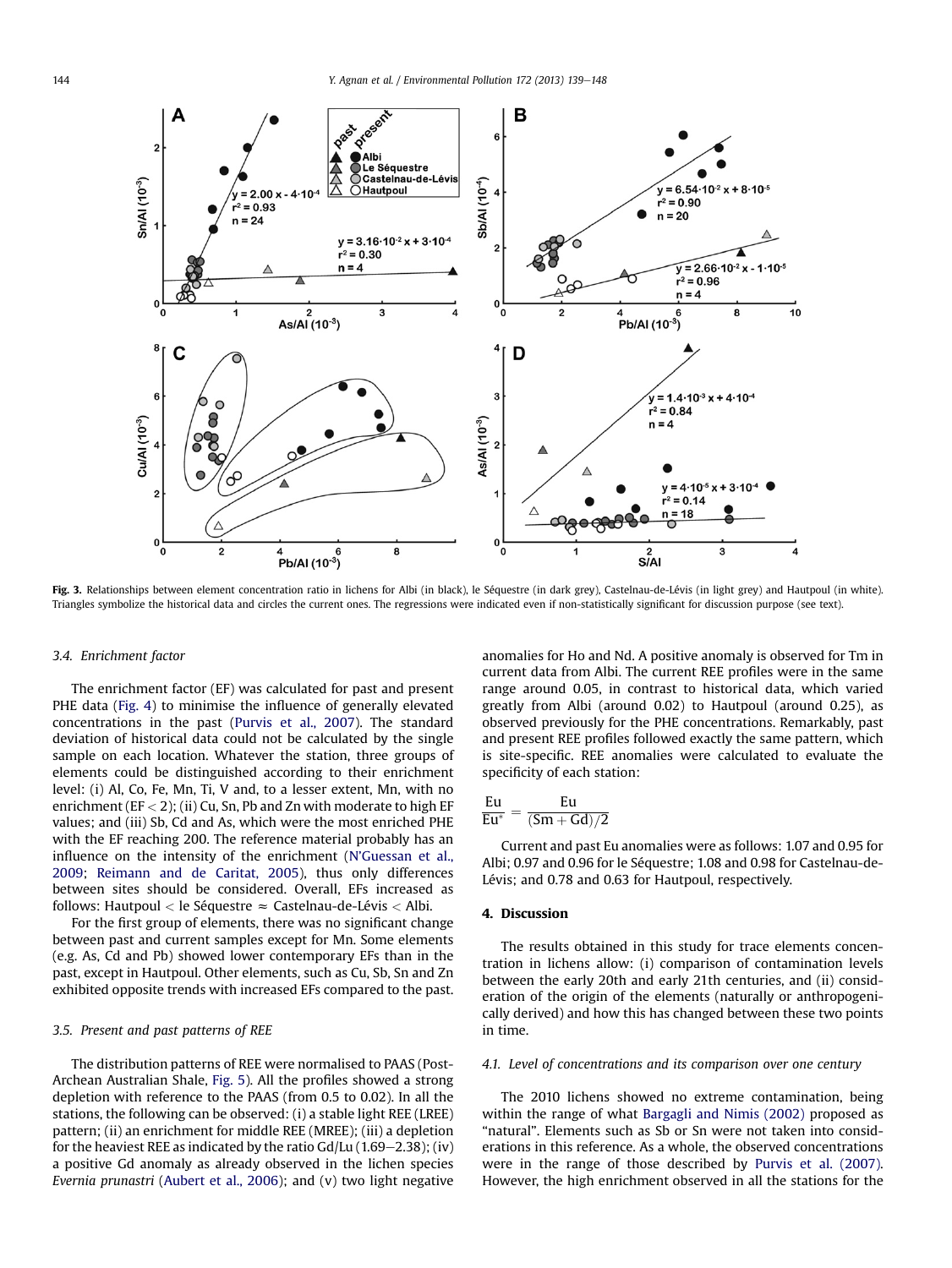<span id="page-6-0"></span>

Fig. 4. Enrichment factor normalised to UCC and relative to Al for past data (in grey) and current data (in black, with standard deviation). The grey line indicates the limit for a significant enrichment (EF > 2).



Fig. 5. Distribution patterns of REE for past data (in grey) and current data (in black) normalised to the PAAS in lichens from the four stations: Albi (A), le Séquestre (B), Castelnaude-Lévis (C) and Hautpoul (D).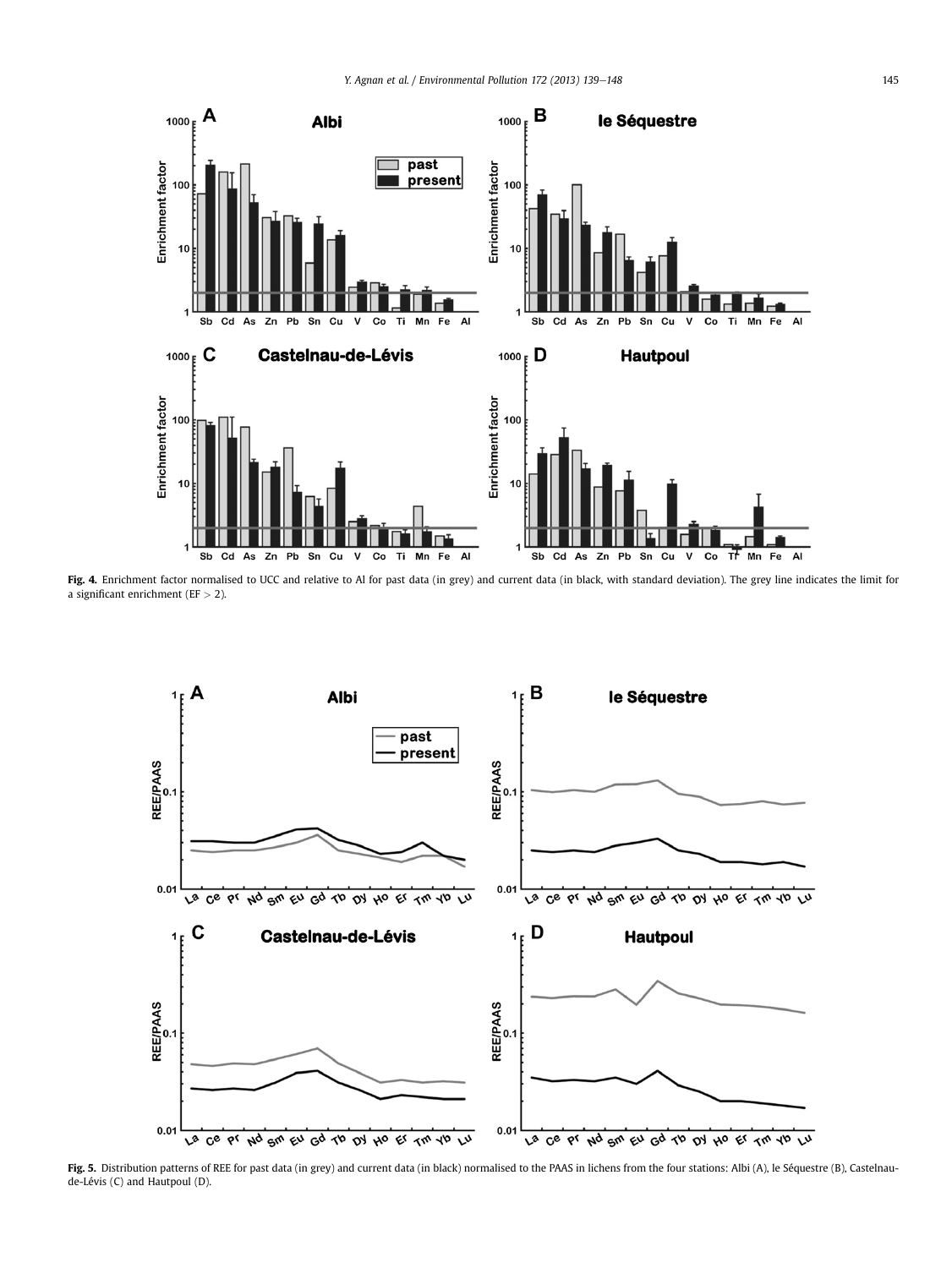elements from Sb to Cu [\(Fig. 4\)](#page-6-0) indicates a significant background contamination from regional to global atmospheric contributions. The increasing PHE concentrations shown by X. parietina from the Hautpoul rural station to Albi city indicate a clear local industrialisation influence impacting the atmosphere. Between these two opposite stations, le Séquestre and Castelnau-de-Lévis have intermediate concentration patterns reflecting their location close to Albi.

The herbarium lichens indicated, as a whole, higher historical concentrations for PHE as well as for REE ([Tables 2 and 3\)](#page-2-0), particularly for the stations far from Albi city (seven-times higher on average). This shift might be related to a more intense atmospheric dust deposition at the beginning of the twentieth century as registered in peat bog ([De Vleeschouwer et al., 2009](#page-8-0); [Shotyk et al.,](#page-9-0) [2002](#page-9-0)). However, this difference is not observed at the Albi station, and there is no obvious explanation; this needs further investigation for confirmation in other regions in France. The remarkable correlations between past and current REE distribution patterns, and their local signatures (e.g. the Eu anomaly), strongly indicate that herbarium lichens are valuable resources for determining past REE, and by extension, PHE deposition. In particular, this observation refutes the hypothesis suggested by [Purvis et al. \(2007\)](#page-8-0) regarding dust contamination during storage. If dust contamination had occurred, it would likely have produced an REE signature common to the four herbarium samples rather than one that is common to sampling location.

Some PHE are more enriched (e.g. Sb and Sn) in recent lichens supporting the emergence of these elements in the atmosphere as shown in peat bogs [\(Shotyk et al., 2002\)](#page-9-0). Arsenic and Pb are nearly always more concentrated in the herbarium lichens as has been found in other herbarium-based studies using mosses and lichens ([Purvis et al., 2007;](#page-8-0) [Shotbolt et al., 2007\)](#page-9-0).

#### 4.2. Contributions of elements and comparison over time

#### 4.2.1. Natural influences

Six of the PHE (Al, Co, Fe, Mn, Ti and V) and the REE group are strongly correlated over time [\(Figs. 2](#page-4-0) and [4\)](#page-6-0) and space [\(Fig. 4](#page-6-0)). This supports the results frequently found in other lichen studies ([Bargagli et al., 2002;](#page-8-0) [Basile et al., 2008](#page-8-0); [Szczepaniak and Biziuk,](#page-9-0) [2003](#page-9-0)). These elements are known to originate mainly from mineral weathering ([Nriagu, 1989;](#page-8-0) [Pacyna, 1986](#page-8-0)). These strong correlations confirm their common lithogenic origin, through the regional geochemical background. Conversely, the exclusion of Sn and Zn from this group in current data supports the idea of a new additional source supposed to be anthropogenic, whereas the natural [\(Fig. 4](#page-6-0)) but complex environmental behaviour of Mn ([Pacyna, 1998](#page-8-0); [Pacyna and Pacyna, 2001\)](#page-8-0) might explain why it is out of the lithogenic group in the dendrogram [\(Fig. 2](#page-4-0)).

Concerning REE [\(Fig. 5\)](#page-6-0), their strong link to the lithogenic group ([Table 4](#page-4-0) and [Fig. 2](#page-4-0)) is consistent with their natural origin. They are efficient tracers of the regional influence (similar profiles among the stations and a positive Gd anomaly on the whole). Nevertheless, the local lithogenic influence could be recorded in lichens as shown with the negative Eu anomaly in the granitic station of Hautpoul, an anomaly well-known for these bedrocks ([Aubert et al., 2002](#page-8-0); [Weill](#page-9-0) [and Drake, 1973](#page-9-0)). As a summary, the behaviour of those "natural" elements support the idea that lichens are very good indicators of dust originating from local weathering processes as well as from long-range atmospheric transport.

# 4.2.2. Anthropogenic sources and their comparison over time

Contrary to the lithogenic group, a second set of elements including As, Cd, Cu, Pb, Sb, Sn and Zn had a larger variability among the studied stations and over time. This might be related to mixed natural and anthropogenic sources. In most cases: (i) the level of concentration allows classifying the stations from the most rural (Hautpoul) to the most urban (Albi); and (ii) the comparison of the enrichment across one century allows distinguishing a set of dominating contaminants of the last century (As, Cd or Pb) from the contemporary one (Cu, Sn or Sb).

The enrichment for As, Cd and Pb in the past [\(Fig. 4](#page-6-0)) was more prevalent close to the urban area (Albi, [Fig. 3](#page-5-0)). The significant relationship between As/Al and S/Al ([Fig. 3](#page-5-0)D) indicate a probable convergent origin for these elements. Indeed, sulphur emissions, currently in decline in Europe ([Berge et al., 1999](#page-8-0); [Granier et al.,](#page-8-0) [2011\)](#page-8-0), resulted mainly from coal combustion [\(Manahan, 2009](#page-8-0)), as other elements such as As, Cd and Pb ([Pacyna, 1987](#page-8-0)). This source of elements was also most likely in this study area, because of coal activities at the beginning of industrial development (coal mining and coal-fired power station in Carmaux, northeast of Albi).

The variable trend observed for Pb over time between the stations can be explained by the evolution of the different sources of Pb over one century.

The same enrichment observed for the three stations in the Albi area (average  $EF = 29$ ) and the lowest enrichment in Hautpoul  $(EF = 8)$  in the past, indicate a more diffuse pollution around Albi. From the early twentieth century to the present, lead gasoline has significantly impacted upon the atmosphere composition ([von](#page-9-0) [Storch et al., 2003](#page-9-0)), but this contribution has decreased since lead gasoline was forbidden in 2000. The lower Pb enrichment observed in current lichens suggests that they indicate the rather recent atmospheric conditions, which appear to be less impacted than at the beginning of the last century. However, the highest enrichment observed in Albi can be related to the increasing anthropogenic activities. In Hautpoul, the unexpectedly high enrichment compared to the past can be explained by the proximity of a small car park. The correlation between Pb as well as Cu, Zn and REE ([Table 4](#page-4-0)) indicates a certain affinity with atmospheric particles [\(Gandois et al., 2010](#page-8-0); [Gandois and Probst, 2012](#page-8-0)).

The Cd-Zn link, commonly found in the literature in various organisms [\(Brunialti and Frati, 2007;](#page-8-0) [Gandois et al., 2010;](#page-8-0) [Nimis](#page-8-0) [et al., 2000](#page-8-0)), is also observed in the current data ([Fig. 2](#page-4-0)). This behaviour might be explained by their physicochemical likenesses despite their distinct origin and biological affinity (Zn is an essential element whereas Cd has no known biological functions). In contrast with more recent times, this link was weaker in the past, probably due to two combined causes: (i) a global geochemical background of Cd explained by a more homogenous enrichment in the past ([Fig. 4](#page-6-0)), and (ii) a weaker past anthropogenic pressure for Zn and thus a more important lithogenic contribution ([Fig. 2B](#page-4-0)). In the past, the "sources" factor outweighs the "environmental behaviour" factor and thus severs the link between these two elements.

The emergence of some PHE in Albi  $-$  like Sb and Sn ([Fig. 4](#page-6-0))  $$ seems to be related to a local influence. As mentioned by [Wu and](#page-9-0) [Biswas \(1993\),](#page-9-0) high temperatures promote volatile speciation of Sn. The non-correlation between Sn and REE indicated a nonparticulate affinity for this element. This might support the idea of a high temperature process (such as waste incineration) as a Sn source. The enrichment observed for these PHE in the neighbouring stations (le Séquestre and Castelnau-de-Lévis) might be explained by the contamination influence of Albi under the prevailing wind. The context of a higher atmospheric dust content can explain the lower enrichment observed in the past for Sn (Figs. [3](#page-5-0)A and [4](#page-6-0)), as also confirmed by the strong relationship between Sn and other lithogenic elements during that period [\(Fig. 2](#page-4-0)B).

Lichens can therefore reliably trace the origin of contamination, from both current and historical samples, using geochemical tools, particularly to overcome the low number of herbarium samples and the large variability in concentration.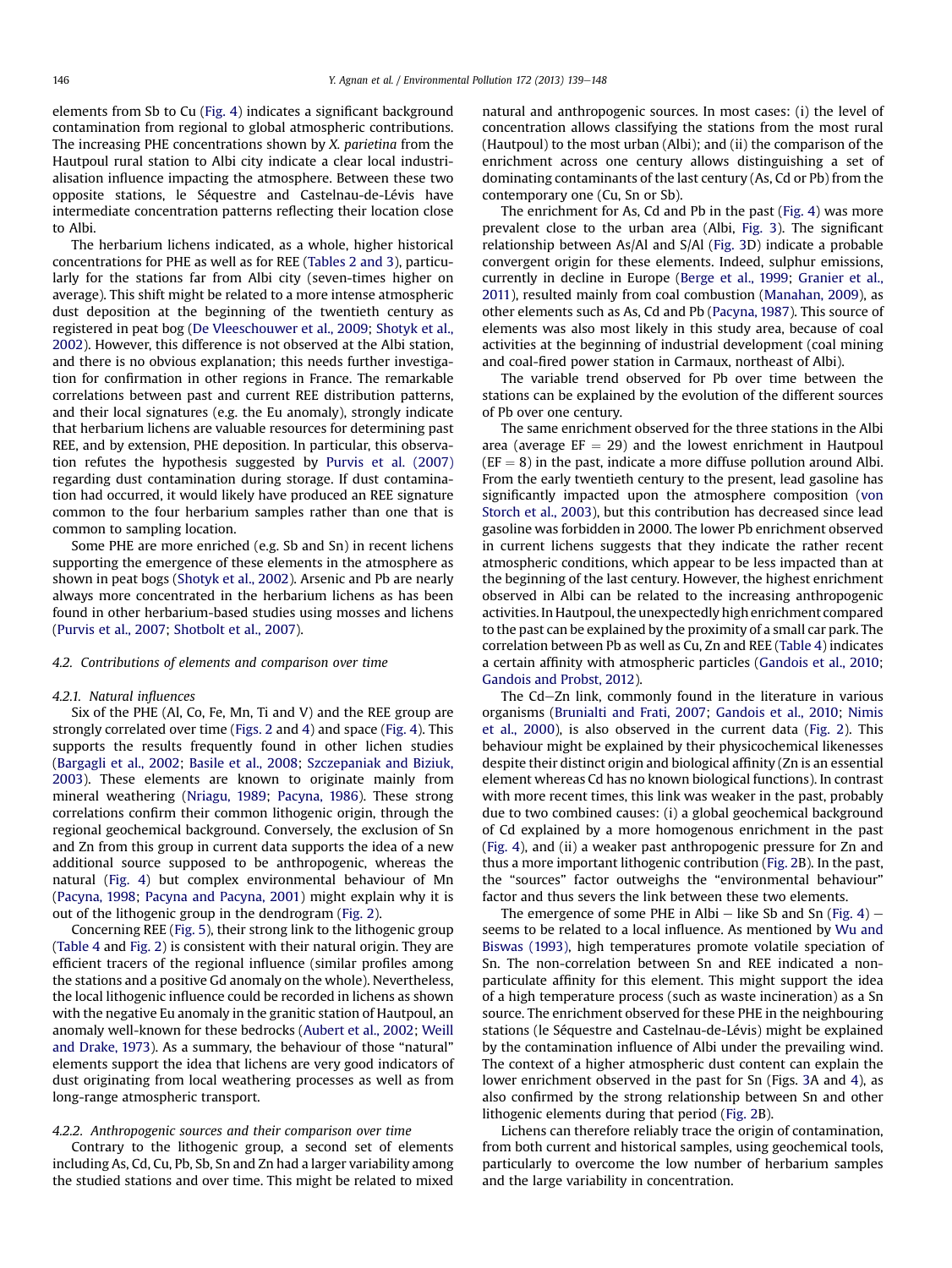## <span id="page-8-0"></span>5. Conclusion

In this paper, metal concentrations registered in contemporary and historical lichens originating from the SW of France have been compared. Within one century, the chemistry of atmospheric deposition was modified by man-made activities. Despite the limited number of herbarium samples, historical data  $-$  supported by geochemical tools  $-$  indicated that the atmosphere was mainly impacted by coal combustion in the areas studied with As, Pb and Cd. Both local and long-range influences contributed to the past atmospheric environment, which was characterised by a higher dust content as shown by lithogenic elements such as Sn and REE. In contrast, present-day lichens indicated emerging contamination (like Sn, Sb, Pb and Cu) from long-range transboundary contamination and local anthropogenic activities (e.g. waste treatment, car traffic), which mainly impacted urban Albi and its surrounding countryside. As illustrated by REE, weathering of local bedrock influences the particulate deposition registered in lichens. In the study area, in addition to the long-range transboundary transport, the lichens have recorded a significant contribution of urban activities, which was particularly obvious in contemporary data.

### Acknowledgements

This project benefited from financial support by ADEME (French Agency for Environment). The authors would like to thank the University Toulouse III herbarium for kindly providing lichens samples, especially Pierre Seimandi and Dominique Mazau. Frédéric Candaudap, Aurélie Lanzanova, David Baqué, Marie-Josée Tavella, Carole Boucayrand, Manuel Henry and Jonathan Prunier are thanked for assistance during ICP analyses and the cleanroom dissolution procedure. We are grateful for the fruitful comments given by two anonymous reviewers. Yannick Agnan is grateful for an ADEME fellowship.

### References

- Aboal, J.R., Fernández, J.A., Boquete, T., Carballeira, A., 2010. Is it possible to estimate atmospheric deposition of heavy metals by analysis of terrestrial mosses? Science of the Total Environment  $408$ ,  $6291-6297$ .
- Armstrong, R.A., Bradwell, T., 2011. Growth of foliose lichens: a review. Symbiosis  $53.1 - 16.$
- Aubert, D., Stille, P., Probst, A., Gauthier-Lafaye, F., Pourcelot, L., Del Nero, M., 2002. Characterization and migration of atmospheric REE in soils and surface waters. Geochimica et Cosmochimica Acta 66, 3339-3350.
- Aubert, D., Le Roux, G., Krachler, M., Cheburkin, A., Kober, B., Shotyk, W., Stille, P., 2006. Origin and fluxes of atmospheric REE entering an ombrotrophic peat bog in Black Forest (SW Germany): evidence from snow, lichens and mosses. Geochimica et Cosmochimica Acta 70, 2815-2826.
- Bargagli, R., Nimis, P.L., 2002. Guidelines for the Use of Epiphytic Lichens as Biomonitors of Atmospheric Deposition of Trace Elements, Monitoring with Lichens - Monitoring Lichens. In: Kluwer/NATO Science Series, Dordrecht, pp. 295-99
- Bargagli, R., Monaci, F., Borghini, F., Bravi, F., Agnorelli, C., 2002. Mosses and lichens as biomonitors of trace metals. A comparison study on Hypnum cupressiforme and Parmelia caperata in a former mining district in Italy. Environmental Pollution 116, 279-287.
- Basile, A., Sorbo, S., Aprile, G., Conte, B., Cobianchi, R.C., 2008. Comparison of the heavy metal bioaccumulation capacity of an epiphytic moss and an epiphytic lichen. Environmental Pollution 151, 401-407.
- Bergamaschi, L., Rizzio, E., Valcuvia, M.G., Verza, G., Profumo, A., Gallorini, M., 2002. Determination of trace elements and evaluation of their enrichment factors in Himalayan lichens. Environmental Pollution 120, 137-144.
- Berge, E., Bartnicki, J., Olendrzynski, K., Tsyro, S.G., 1999. Long-term trends in emissions and transboundary transport of acidifying air pollution in Europe. Journal of Environmental Management 57, 31-50.
- Brunialti, G., Frati, L., 2007. Biomonitoring of nine elements by the lichen Xanthoria parietina in Adriatic Italy: a retrospective study over a 7-year time span. Science of the Total Environment 387, 289-300.
- Bur, T., Probst, A., Bianco, A., Gandois, L., Crouau, Y., 2010. Determining cadmium critical concentrations in natural soils by assessing Collembola mortality, reproduction and growth. Ecotoxicology and Environmental Safety 73, 415-422.
- Conti, M.E., Cecchetti, G., 2001. Biological monitoring: lichens as bioindicators of air pollution assessment – a review. Environmental Pollution 114, 471–492.
- De Vleeschouwer, F., Piotrowska, N., Sikorski, J., Pawlyta, J., Cheburkin, A., Le Roux, G., Lamentowicz, M., Fagel, N., Mauquoy, D., 2009. Multiproxy evidence of "Little Ice Age" palaeoenvironmental changes in a peat bog from northern Poland RID E-8784-2010. The Holocene 19, 625-637.
- Debruin, M., Hackenitz, E., 1986. Trace-element concentrations in epiphytic lichens and bark substrate. Environmental Pollution Series B-Chemical and Physical 11, 153-160
- Falla, J., Laval-Gilly, P., Henryon, M., Morlot, D., Ferard, J.F., 2000. Biological air quality monitoring: a review. Environmental Monitoring and Assessment 64,  $627 - 644.$
- Gandois, L., Probst, A., 2012. Localisation and mobility of trace metal in silver fir needles. Chemosphere 87, 204-210.
- Gandois, L., Tipping, E., Dumat, C., Probst, A., 2010. Canopy influence on trace metal atmospheric inputs on forest ecosystems: speciation in throughfall. Atmospheric Environment  $44, 824 - 833$
- Garty, J., 2001. Biomonitoring atmospheric heavy metals with lichens: theory and application. Critical Reviews in Plant Sciences 20, 309-371.
- Goyal, R., Seaward, M.R.D., 1981. Metal uptake in terricolous lichens. I. Metal localization within the thallus. New Phytologist 89, 631–645.
- Granier, C., Bessagnet, B., Bond, T., D'Angiola, A., Denier van der Gon, H., Frost, G.J., Heil, A., Kaiser, J.W., Kinne, S., Klimont, Z., Kloster, S., Lamarque, J.-F., Liousse, C., Masui, T., Meleux, F., Mieville, A., Ohara, T., Raut, J.-C., Riahi, K., Schultz, M.G., Smith, S.J., Thompson, A., Aardenne, J., Werf, G.R., Vuuren, D.P., 2011. Evolution of anthropogenic and biomass burning emissions of air pollutants at global and regional scales during the 1980-2010 period. Climatic Change 109, 163-190.
- Hernandez, L., Probst, A., Probst, J.L., Ulrich, E., 2003. Heavy metal distribution in some French forest soils: evidence for atmospheric contamination. Science of the Total Environment 312, 195-219.
- Herpin, U., Markert, B., Weckert, V., Berlekamp, J., Friese, K., Siewers, U., Lieth, H., 1997. Retrospective analysis of heavy metal concentrations at selected locations in the Federal Republic of Germany using moss material from a herbarium. Science of the Total Environment 205, 1-12.
- Hissler, C., Stille, P., Krein, A., Geagea, M.L., Perrone, T., Probst, J.L., Hoffmann, L., 2008. Identifying the origins of local atmospheric deposition in the steel industry basin of Luxembourg using the chemical and isotopic composition of the lichen Xanthoria parietina. Science of the Total Environment 405, 338-344.
- Loppi, S., Bonini, I., 2000. Lichens and mosses as biomonitors of trace elements in areas with thermal springs and fumarole activity (Mt. Amiata, central Italy). Chemosphere 41, 1333-1336.
- Loppi, S., Nelli, L., Ancora, S., Bargagli, R., 1997. Passive monitoring of trace elements by means of tree leaves, epiphytic lichens and bark substrate. Environmental Monitoring and Assessment 45, 81-88.
- Loppi, S., Putortì, E., Signorini, C., Fommei, S., Pirintsos, S.A., De Dominicis, V., 1998. A retrospective study using epiphytic lichens as biomonitors of air quality: 1980 and 1996 (Tuscany, central Italy). Acta Oecologica 19, 405-408.
- Loppi, S., Putorti, E., Pirintsos, S., De Dominicis, V., 2000. Accumulation of heavy metals in epiphytic lichens near a municipal solid waste incinerator (Central Italy). Environmental Monitoring and Assessment 61, 361-371.
- Loppi, S., 2001. Environmental distribution of mercury and other trace elements in the geothermal area of Bagnore (Mt. Amiata, Italy). Chemosphere 45, 991-995. Manahan, S.E., 2009. Environmental Chemistry. CRC Press, Columbia, USA.
- N'Guessan, Y.M., Probst, J.L., Bur, T., Probst, A., 2009. Trace elements in stream bed sediments from agricultural catchments (Gascogne region, S-W France): where do they come from? Science of the Total Environment 407, 2939-2952
- Nimis, P.L., Lazzarin, G., Lazzarin, A., Skert, N., 2000. Biomonitoring of trace elements with lichens in Veneto (NE Italy). Science of the Total Environment  $255, 97-111.$
- Nriagu, J.O., 1989. A global assessment of natural sources of atmospheric tracemetals. Nature  $338, 47-49$ .
- Pacyna, J.M., Pacyna, E.G., 2001. An assessment of global and regional emissions of trace metals to the atmosphere from anthropogenic sources worldwide. Environmental Reviews 9, 269-298.
- Pacyna, J.M., 1986. Atmospheric Trace Elements from Natural and Anthrogenic Sources, Toxic Metals in the Atmosphere. John Wiley and Sons, New York, pp.  $33 - 52$
- Pacyna, J.M., 1987. Atmospheric Emissions of Arsenic, Cadmium, Lead and Mercury from High Temperature Processes in Power Generation and Industry, Lead, Mercury, Cadmium and Arsenic in the Environment. John Wiley and Sons, Inc., New York, pp. 69-87.
- Pacyna, J.M., 1998. Source Inventories for Atmospheric Trace Metals, Atmospheric Particles. Wiley, USA, pp. 385-423.
- Plant, J.A., Klaver, G., Locutura, J., Salminen, R., Vrana, K., Fordyce, F.M., 1997. The Forum of European Geological Surveys Geochemistry Task Group inventory 1994 $-$ 1996. Journal of Geochemical Exploration 59, 123 $-$ 146.
- Prussia, C.M., Killingbeck, K.T., 1991. Concentrations of 10 elements in 2 common foliose lichens  $-$  leachability, seasonality, and the influence of rock and tree bark substrates. Bryologist 94, 135-142.
- Purvis, O.W., Chimonides, P.D.J., Jeffries, T.E., Jones, G.C., Rusu, A.M., Read, H., 2007. Multi-element composition of historical lichen collections and bark samples, indicators of changing atmospheric conditions. Atmospheric Environment 41,  $72 - 80.$
- Rauch, J.N., Pacyna, J.M., 2009. Earth's global Ag, Al, Cr, Cu, Fe, Ni, Pb, and Zn cycles. Global Biogeochemical Cycles 23, 16.